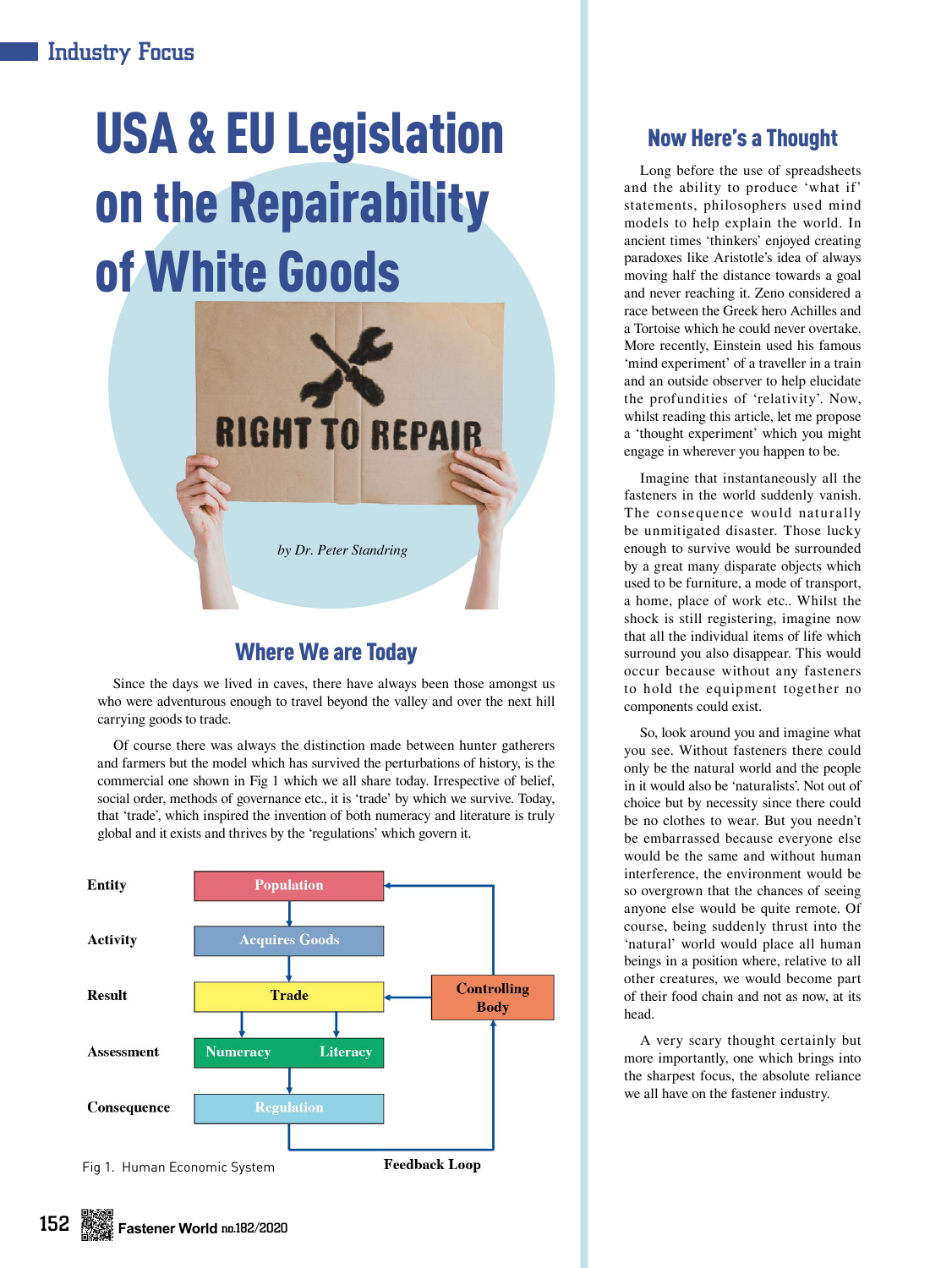## Industry Focus

Profitability, performance, efficiency are the currency by which global trade is measured. But, blowing across all borders and passing effortlessly through all customs checks are ideas. Ideas which like the wind can invigorate or devastate depending on the force of their flight and the impact they have. Merchant traders are credited with inventing the ability to count along with the number systems with which to record what they counted. And, because they were successful, such ideas naturally spread amongst other traders and were adopted by those who wished to 'regulate' such trade.

Inevitably, conflicts arose between traders and regulators basically because they both relied on the same source for their respective success. Namely, the people to whom they sold their goods or obtained taxes. Free trade is always the goal of the trader but for a regulator this would only be acceptable if it were reciprocated by all other regulated areas.

Whilst traders would love to have free access to their potential consumers, the regulators deny this to ensure they alone maintain control. Thus, the status quo is established and will remain so unless the 'ideas' of change blow into the regulators' domain with a force which overcomes all resistance.

Two ideas for change are currently blowing across the global trade networks and both originate from the consumers on whom all traders and regulators rely for their business. One is the now, ubiquitous recognition of 'Climate Change.' The other, which is gathering significant momentum in the USA and EU, is the current consumer driven trend for the 'Right to Repair.

#### US and EU Right to Repair Legislation

In the USA, 18 states have adopted Right to Repair legislation despite many major OEM's lobbying against it. In July 2017 in the EU, Parliament approved its recommendation that Member States should give rights to consumers to repair. Legislation was passed in October 2019 stating that from April 2021 manufacturers of white goods for sale within the EU must supply parts to 'professional' repairers for 10 years after manufacture.

This will not give the owners of such goods the right to repair the equipment they have purchased but will go some way to deflecting the general OEM criticism that unregulated repairs could lead to unsafe products etc..

A major element in the consumer argument for the Right to Repair legislation, is the reduction of waste and misuse of resources. Waste because of the inability of consumers to significantly extend the life of their purchase often due to the failure of a: sensor, bearing etc., and the intentional design of the product which denies its repairability. Classic amongst these are the bonding of components by: gluing, welding/brazing, cold forming to ensure that access without destruction is denied.

Clearly, for an OEM, the sale of two, three or more products over a period when one could be entirely satisfactory is for good business. Particularly, when the extended warranty, so impressively sold with the product, turns out to be virtually worthless. So, the question to note is whether the regulator can be persuaded to act in the interest of the consumer or be swayed by the power of the OEM in ensuring continued local employment to the regulator's purchasing constituents?

#### Drivers for Change

As communication, transportation, collaboration (and very recently, health and well being) is now global, so too is the awareness of the need to address the issue of Climate Change. This is a matter which has been forced on both regulators and traders by the consumers they seek to serve. Often, with considerable reluctance, manufacturers are being dragged kicking and screaming to develop new technologies which can help reduce the previous profligate misuse of primary resources. Likewise, regulators are having their feet held to the fire by the socially aware consumers who recognise their collective voices have a digital platform from which they can be heard.

One such feeling of intense consumer frustration has been the realisation of being held hostage as a 'cash cow' for some of the world's most profitable manufacturers. The 'one off' purchase of goods of previous generations of consumers has today spawned into: maintenance service deals, extended warranties, leasing agreements, all designed to lock the consumer into further, often unnecessary payments.

The US Copyright Act of 1998, covered the protection of digital information: music, video/DVD, data etc.. This has been used by 'tech' OEM's to prevent consumers/users from accessing and reconfiguring the software/hardware. Warranty warnings denying access to the equipment or its operating system were invoked to ensure OEM's maintained exclusive control over their customer base.

As viewed in Fig 2 placed between an OEM 'rock' and a regulator 'hard place', the consumer, with some justification, see themselves as a ping-pong ball batted between two cooperating bodies. Trade bodies act on behalf of the OEM and the regulators on behalf of the 'people's' government. Both seek to serve the customer whilst simultaneously exploiting them. Given such a ping-pong game it's not easy to see how the ball can win!



Fig 2. Consumer Squeeze

The US automotive industry generated significant resentment in its customer base by its dictate that those who purchased its goods had the warranty annulled if they had their vehicle serviced, repaired etc., by any source other than the manufacturers' own authorised agency. Moreover, the OEM refused to provide technical/service information to any agency outside their own network regarding the product which a customer had purchased.

In 2014, a Bill was passed in The State of Massachusetts following a US based consumer protest movement. This ensured that auto manufacturers must allow consumers the Right to Repair anywhere and that OEM's must provide all the information required to make it possible. Although not passed as a Federal Law, this Bill has been adopted through the whole of the USA and all vehicle manufacturers conform to its actions.